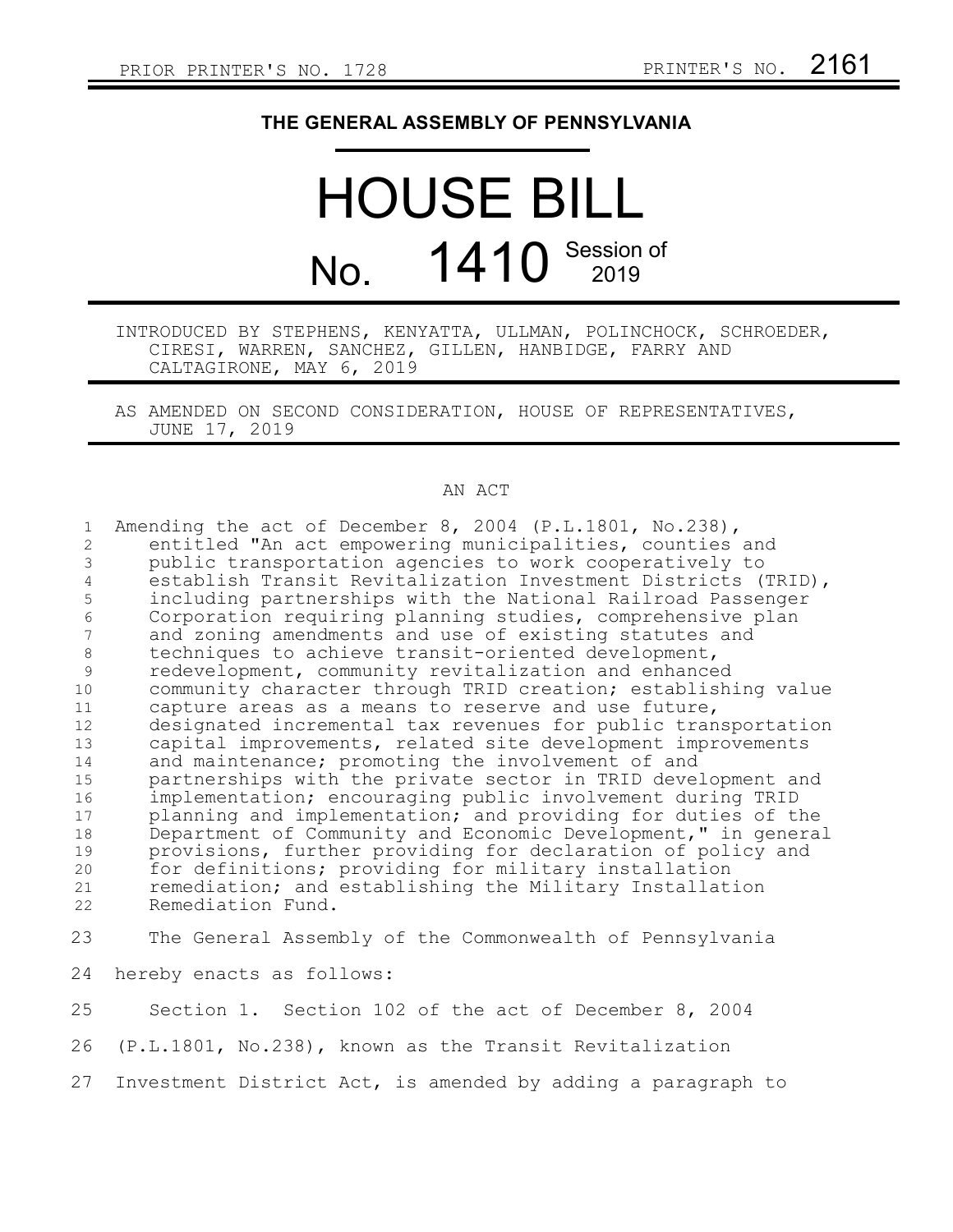| 1  | read:                                                         |
|----|---------------------------------------------------------------|
| 2  | Section 102. Declaration of policy.                           |
| 3  | The General Assembly finds and declares as follows:           |
| 4  | $\star$ $\star$<br>$\star$                                    |
| 5  | There is a lack of funding and knowledge relating to<br>(3)   |
| 6  | remediation needed at military installations to address PFAS  |
| 7  | contamination, and there is a need to provide for proper      |
| 8  | infrastructure in the water systems on military installations |
| 9  | and surrounding parcels.                                      |
| 10 | Section 2. Section 103 of the act is amended by adding        |
| 11 | definitions to read:                                          |
| 12 | Section 103. Definitions.                                     |
| 13 | The following words and phrases when used in this act shall   |
| 14 | have the meanings given to them in this section unless the    |
| 15 | context clearly indicates otherwise:                          |
| 16 | * * *                                                         |
| 17 | "Authority." The Pennsylvania Infrastructure Investment-      |
| 18 | Authority.                                                    |
| 19 | $\star$ $\star$                                               |
| 20 | "Deteriorated property." The term shall have the same         |
| 21 | meaning as in section 103 of the act of October 6, 1998       |
| 22 | (P.L.705, No.92), known as the Keystone Opportunity Zone,     |
| 23 | Keystone Opportunity Expansion Zone and Keystone Opportunity  |
| 24 | Improvement Zone Act.                                         |
| 25 | * * *                                                         |
| 26 | "Military installation remediation project." A project or     |
| 27 | use of money by a qualified authority under section 303-A(a). |
|    |                                                               |
| 28 | * * *                                                         |
| 29 | "Qualified authority." A municipal authority established      |
| 30 | under 53 Pa.C.S. Ch. 56 (relating to municipal authorities)   |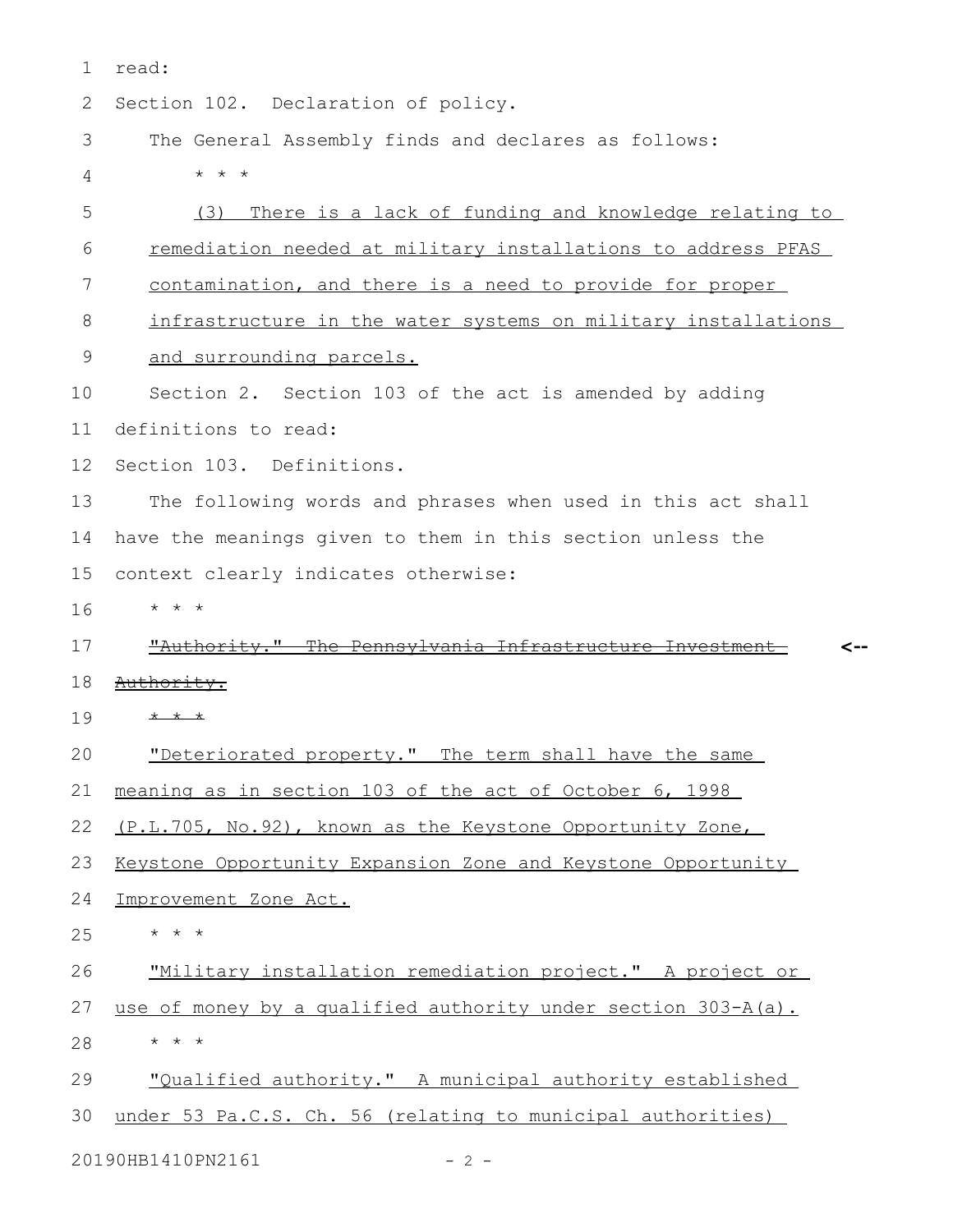| 1  | after the effective date of this definition by a qualified                      |     |
|----|---------------------------------------------------------------------------------|-----|
| 2  | municipality for the purpose of issuing grants for a FUNDING                    | <-- |
| 3  | military installation remediation project PROJECTS.                             | <-- |
| 4  | "Qualified former military installation." A parcel that was                     |     |
| 5  | previously used by a branch of the United States Armed Forces                   |     |
| 6  | for a military installation that was elesed OFFICIALLY                          | <-- |
| 7  | DISESTABLISHED based on the recommendation of the Defense Base                  |     |
| 8  | Closure and Realignment Commission no more than 15 years prior                  |     |
| 9  | to the effective date of this definition. THE TERM SHALL NOT                    | <-- |
| 10 | INCLUDE A PARCEL WHICH WAS USED EXCLUSIVELY FOR HOUSING.                        |     |
| 11 | "Qualified municipality." A municipality which has within                       |     |
| 12 | its geographic bounds a qualified former military installation.                 |     |
| 13 | "Qualified tax." All of the following:                                          |     |
| 14 | Corporate net income tax, bank shares tax, personal<br>(1)                      |     |
| 15 | income tax paid by shareholders, members or partners of                         |     |
| 16 | Subchapter S corporations, limited liability companies,                         |     |
| 17 | partnerships or amounts paid by sole proprietors on income                      |     |
| 18 | other than passive activity income as defined under section                     |     |
| 19 | 469 of the Internal Revenue Code of 1986 (Public Law 99-516,                    |     |
| 20 | 26 U.S.C. § 1 et seq.) <del>, calculated and apportioned as to the &lt;--</del> |     |
| 21 | amount attributable to the location within a qualified former                   |     |
| 22 | military installation. ATTRIBUTABLE UNDER SECTION 301-A(I) TO <--               |     |
| 23 | A PARCEL DESIGNATED UNDER SECTION 301-A(A)(4).                                  |     |
| 24 | (2) Sales and use tax, only to the extent the tax is                            |     |
| 25 | related to the activity of a qualified business TAXPAYER                        | <-- |
| 26 | within a qualified former military installation PARCEL                          | <-- |
| 27 | DESIGNATED UNDER SECTION $301-A(A)$ (4). The term includes sales                |     |
| 28 | and use taxes on material used for construction in a                            | <-- |
| 29 | qualified former military installation and business personal                    |     |
| 30 | property to be used by a qualified business TAXPAYER in a                       | <-- |
|    | 20190HB1410PN2161<br>$-3 -$                                                     |     |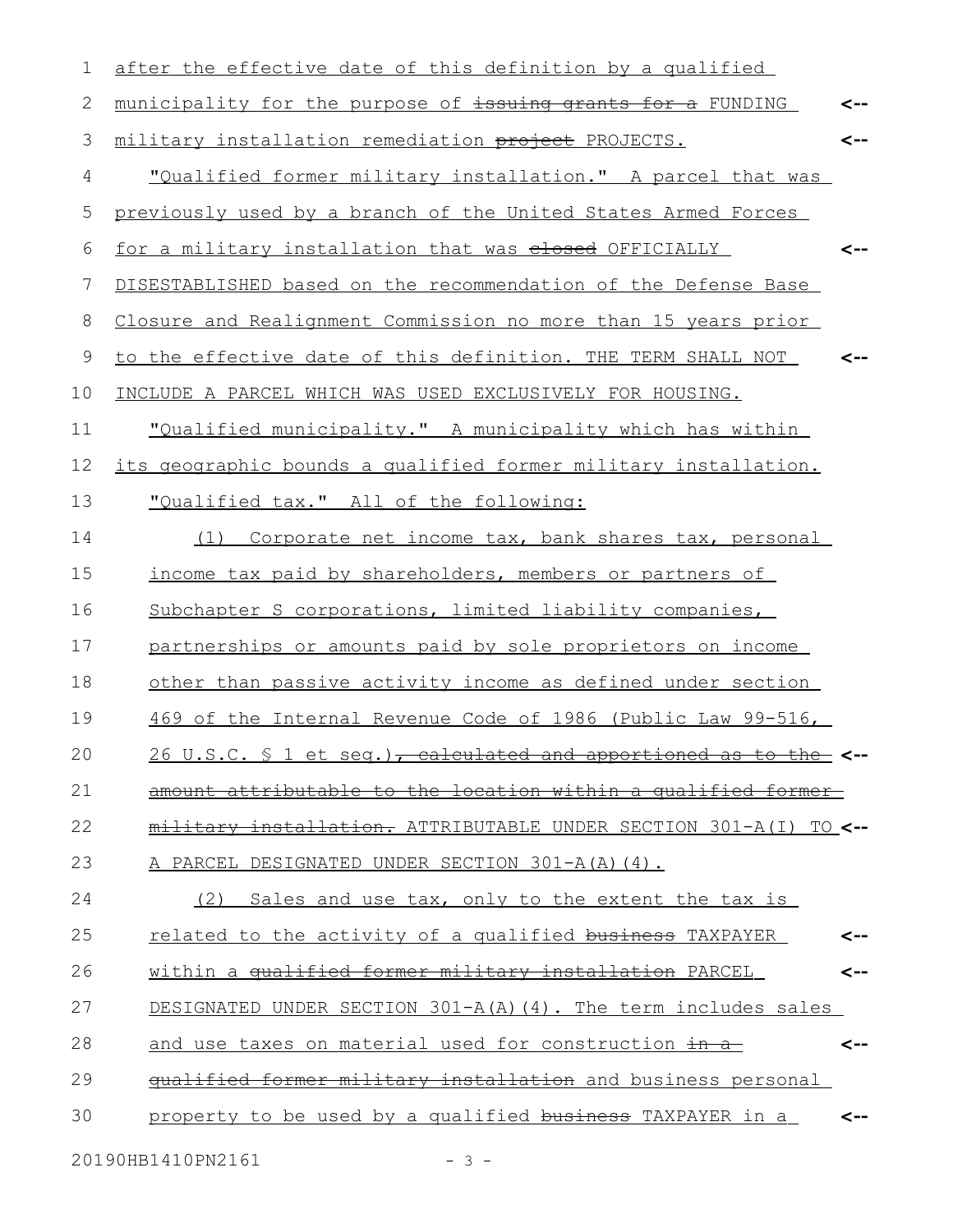| $\mathbf 1$  | qualified former military installation PARCEL DESIGNATED            | <-- |
|--------------|---------------------------------------------------------------------|-----|
| $\mathbf{2}$ | UNDER SECTION $301-A(A)$ (4).                                       |     |
| 3            | (3)<br>Personal income tax withheld from employees by a             |     |
| 4            | qualified business for work performed in a qualified former         | <-- |
| 5            | military installation PARCEL DESIGNATED UNDER SECTION 301-          | <-- |
| 6            | $A(A)$ $(4)$ .                                                      |     |
| 7            | Realty transfer tax paid to the Commonwealth, for<br>(4)            |     |
| 8            | property purchased within a qualified former military               | <-- |
| 9            | installation PARCEL DESIGNATED UNDER SECTION 301-A(A)(4).           | --> |
| 10           | Local taxes designated by a local taxing entity.<br>(5)             |     |
| 11           | The term does not include a cigarette tax.                          |     |
| 12           | "Qualified taxpayer." A person conducting business for              |     |
| 13           | profit in a parcel designated under section 301-A(a)(4) or an       |     |
| 14           | individual whose primary residence is in a parcel designated        |     |
| 15           | under section 301-A(a)(4). The term does not include a person       |     |
| 16           | conducting business for profit that moved operations from a non-    |     |
| 17           | designated parcel IN A COUNTY IN WHICH A QUALIFIED FORMER           | <-- |
| 18           | MILITARY INSTALLATION IS LOCATED to the designated parcel AFTER <-- |     |
| 19           | THE EFFECTIVE DATE OF THIS DEFINITION.                              |     |
| 20           | $\star$ $\star$ $\star$                                             |     |
| 21           | <u>"Tax Reform Code of 1971." The act of March 4, 1971 (P.L.6,</u>  |     |
| 22           | No.2), known as the Tax Reform Code of 1971.                        |     |
| 23           | $\star$ $\star$ $\star$                                             |     |
| 24           | Section 3. The act is amended by adding a chapter to read:          |     |
| 25           | CHAPTER 3-A                                                         |     |
| 26           | MILITARY INSTALLATION REMEDIATION                                   |     |
| 27           | Section 301-A. Military installation remediation program.           |     |
| 28           | (a) Applications.--                                                 |     |
| 29           | (1) A qualified authority shall submit an application to            |     |
| 30           | the Department of Revenue with a list of parcels. The list          |     |
|              |                                                                     |     |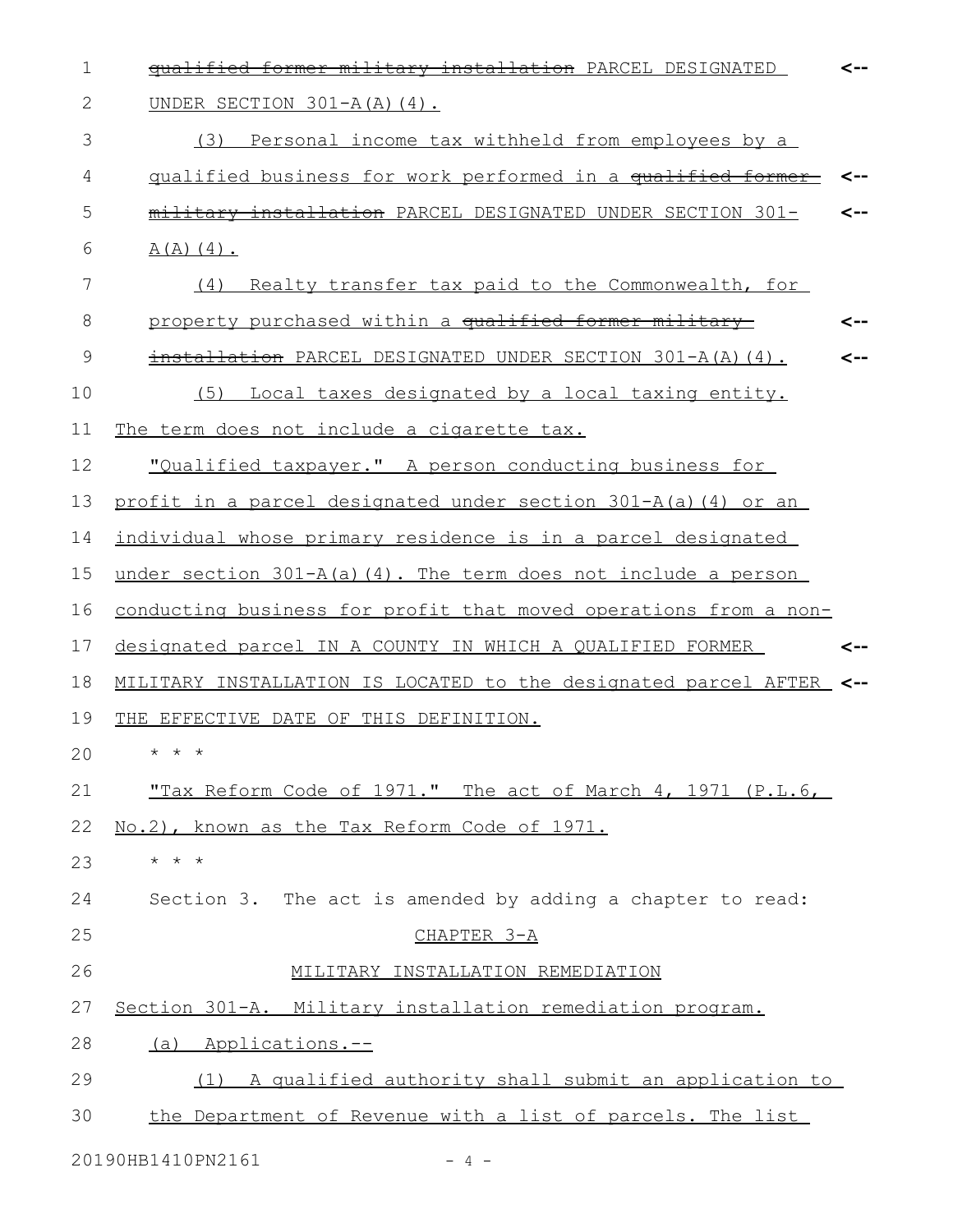| 1  | may include the following:                                                       |
|----|----------------------------------------------------------------------------------|
| 2  | (i) A qualified former military installation.                                    |
| 3  | (ii) A parcel in the qualified municipality which                                |
| 4  | was previously subject to development restrictions due to                        |
| 5  | the presence of the qualified former military                                    |
| 6  | installation.                                                                    |
| 7  | No more than 100 acres of parcels in the<br>(iii)                                |
| 8  | qualified municipality which are deteriorated.                                   |
| 9  | (2)<br>The application shall include a copy of the<br><--                        |
| 10 | development plan, relevant geographic data, parcel numbers<br>-->                |
| 11 | and an economic impact report containing potential State and                     |
| 12 | local revenue impact, EVIDENCE OF THE DEVELOPMENT<br><--                         |
| 13 | RESTRICTIONS DUE TO THE PRESENCE OF THE QUALIFIED MILITARY                       |
| 14 | INSTALLATION and such additional information as proscribed                       |
| 15 | PRESCRIBED by the Department of Revenue.<br><--                                  |
| 16 | The application shall include a certificate from the <--<br>(3)                  |
| 17 | governing board of a qualified municipality that approves                        |
| 18 | designating local taxes to be part of the qualified taxes for-                   |
| 19 | for the local efforts under section 303-A(c). A QUALIFIED <--                    |
| 20 | AUTHORITY MAY FILE AN AMENDED OR SUPPLEMENTAL APPLICATION ON                     |
| 21 | AN ANNUAL BASIS.                                                                 |
| 22 | (4) Parcels included within applications that meet                               |
| 23 | Department of Revenue criteria shall receive full designation                    |
| 24 | for the program described in this section.                                       |
| 25 | (5) A DESIGNATION UNDER PARAGRAPH (4) SHALL OCCUR WITHIN <--                     |
| 26 | 60 DAYS AFTER THE SUBMISSION OF AN APPLICATION.                                  |
| 27 | (b) <del>List</del> ANNUAL REPORT.--By <del>September 1,</del> OCTOBER 15, 2019, |
| 28 | June 1, 2020 and June 1 each year thereafter, a qualified                        |
| 29 | authority shall file AN ANNUAL REPORT with the Department of                     |
| 30 | Revenue a WITH ALL OF THE FOLLOWING INFORMATION:<br>-->                          |
|    |                                                                                  |

20190HB1410PN2161 - 5 -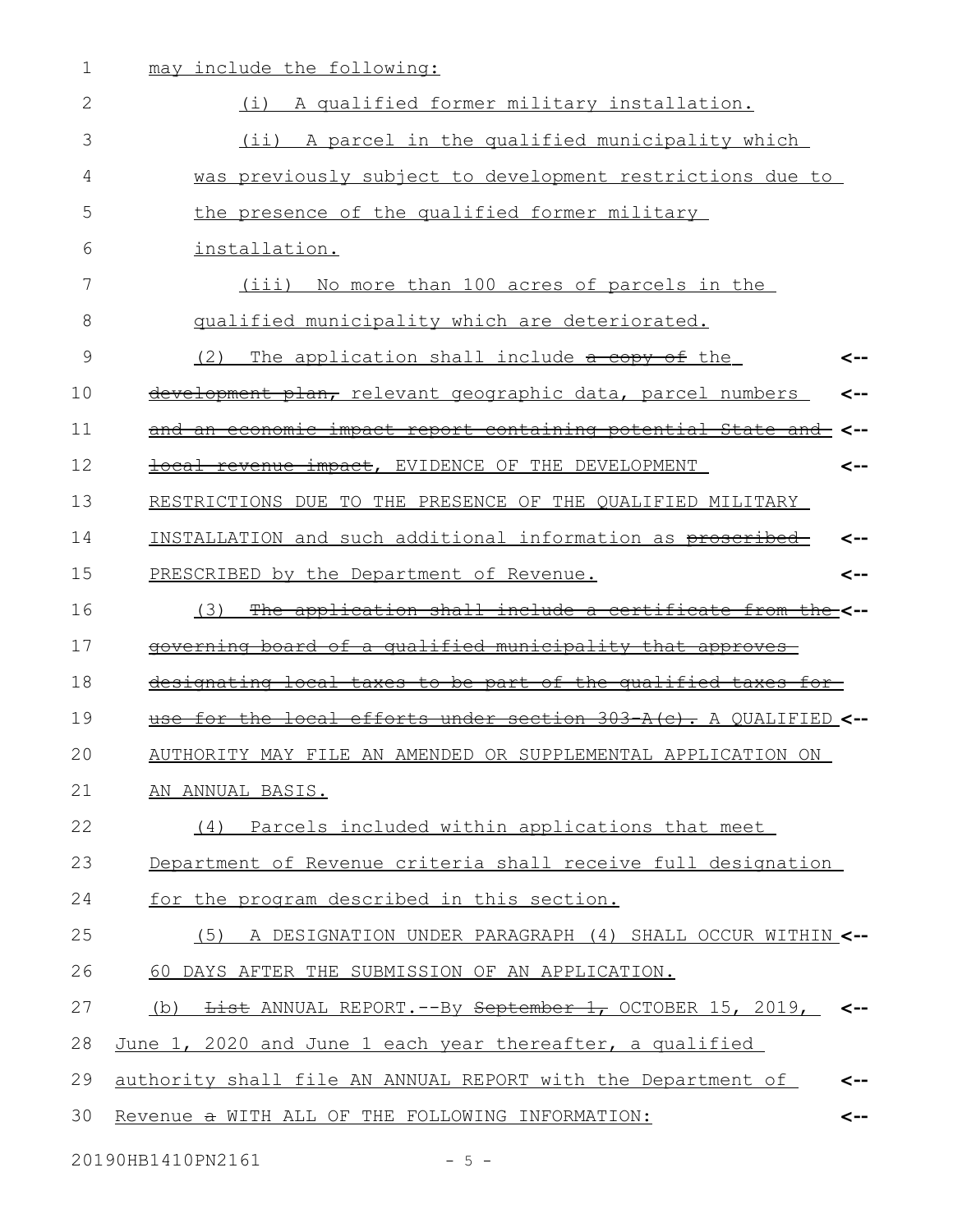| 1  | (1) A list of all qualified taxpayers located in parcels                              |
|----|---------------------------------------------------------------------------------------|
| 2  | designated under subsection (a).                                                      |
| 3  | (2) A COMMITMENT FROM THE GOVERNING BOARD OF A<br><--                                 |
| 4  | MUNICIPALITY THAT APPROVES DESIGNATING LOCAL REVENUE FOR USE                          |
| 5  | FOR THE LOCAL EFFORTS UNDER SECTION 303-A(C).                                         |
| 6  | Contents.--The <del>list</del> ANNUAL REPORT under subsection (b) <--<br>(C)          |
| 7  | shall include all businesses and residents located in or                              |
| 8  | residing in the designated parcels and all businesses engaged in                      |
| 9  | acquisition, development and construction in designated parcels                       |
| 10 | during the prior calendar year. The <del>list</del> ANNUAL REPORT shall <b>&lt;--</b> |
| 11 | include for each business the address, the names of the business                      |
| 12 | owners or corporate officers, State tax identification number,                        |
| 13 | IF AVAILABLE, and parcel number and a map with parcel numbers.                        |
| 14 | (d) Time.--If the <del>list</del> ANNUAL REPORT under subsection (b) is <--           |
| 15 | not timely provided to the Department of Revenue, no eligible<br><--                  |
| 16 | be certified by the Department of Revenue MAY REFUSE TO <--<br><del>tax mav</del>     |
| 17 | CERTIFY THE ELIGIBLE TAXES for the purpose of the transfer under                      |
| 18 | subsection (j) for the calendar year.                                                 |
| 19 | Parcel report.--No later than October 15, 2019, June<br>(e)                           |
| 20 | 2020 and June 15 NOVEMBER 15, 2019, SEPTEMBER 1, 2020, AND<br><--                     |
| 21 | SEPTEMBER 1 each year thereafter, each qualified taxpayer shall                       |
| 22 | file a program PARCEL report with the Department of Revenue in a_<--                  |
| 23 | form or manner required by the department that includes all of                        |
| 24 | the following:                                                                        |
| 25 | The amount of each qualified tax paid to the<br>(1)                                   |
| 26 | Commonwealth by the qualified taxpayer in FOR the prior<br><--                        |
| 27 | calendar year.                                                                        |
| 28 | The amount of each qualified tax refund received<br>(2)                               |
| 29 | from the Commonwealth in FOR the prior calendar year by the<br><--                    |
| 30 | qualified taxpayer.                                                                   |

20190HB1410PN2161 - 6 -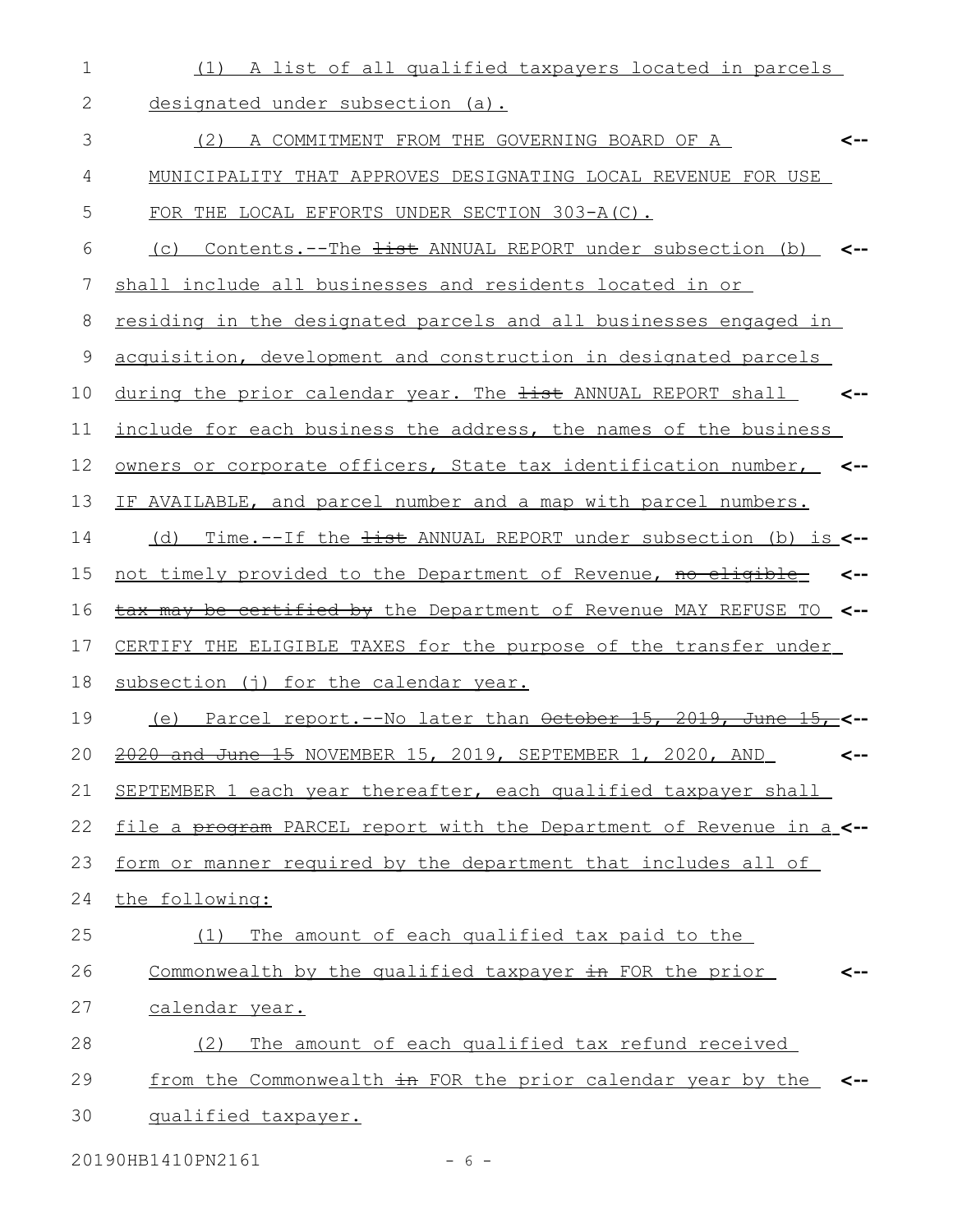| ۰ | $\cap$<br>ı.<br>$\sim$<br>F H I A<br>-- |
|---|-----------------------------------------|
|   |                                         |

| $\mathbf{2}$  | Failure to file a timely and complete PARCEL report_ <--<br>(1)              |
|---------------|------------------------------------------------------------------------------|
| 3             | under subsection (e) may result in the imposition of a                       |
| 4             | penalty of the lesser of:                                                    |
| 5             | ten percent of all eligible tax due the taxing<br>(i)                        |
| 6             | authority in the prior calendar year; or                                     |
| 7             | (ii) one thousand dollars.                                                   |
| 8             | (2) A penalty for a violation of subsection (e) shall be                     |
| $\mathcal{G}$ | imposed, assessed and collected by the department under                      |
| 10            | procedures specified in Article II of the Tax Reform Code of                 |
| 11            | 1971. Money collected under this paragraph shall be deposited                |
| 12            | in the General Fund.                                                         |
| 13            | Failure by a municipality to include all eligible<br>(3)                     |
| 14            | <b>local revenue</b> MAKE A CONTRIBUTION IN ACCORDANCE WITH SECTION <--      |
| 15            | 303-A(C) shall disqualify the municipality from the receipt                  |
| 16            | of any State or local revenue FUNDING UNDER THIS CHAPTER.<br><--             |
| 17            | Certification.--By November 15, 2019 and November 15<br>(a)<br><--           |
| 18            | JANUARY 15, 2020, DECEMBER 1, 2020, AND DECEMBER 1 each year<br><--          |
| 19            | thereafter, the Department of Revenue shall:                                 |
| 20            | Determine the amount of eligible tax paid by each<br>(1)                     |
| 21            | qualified taxpayer in the prior calendar year AS ON THE<br><--               |
| 22            | PARCEL REPORT, which qualified taxpayer appears on a timely                  |
| 23            | filed <del>list</del> ANNUAL REPORT under subsection (b) and that made a <-- |
| 24            | timely program PARCEL report under subsection (e).<br><--                    |
| 25            | Determine the amount of eligible State tax refunds<br>(2)                    |
| 26            | received less the amount of eligible State tax paid.                         |
| 27            | (3) Certify to the Office of the Budget, the sum derived                     |
| 28            | from adding the amounts determined under paragraphs (1) and                  |
| 29            | $(2)$ .                                                                      |
| 30            | Content.--<br>(h)                                                            |

20190HB1410PN2161 - 7 -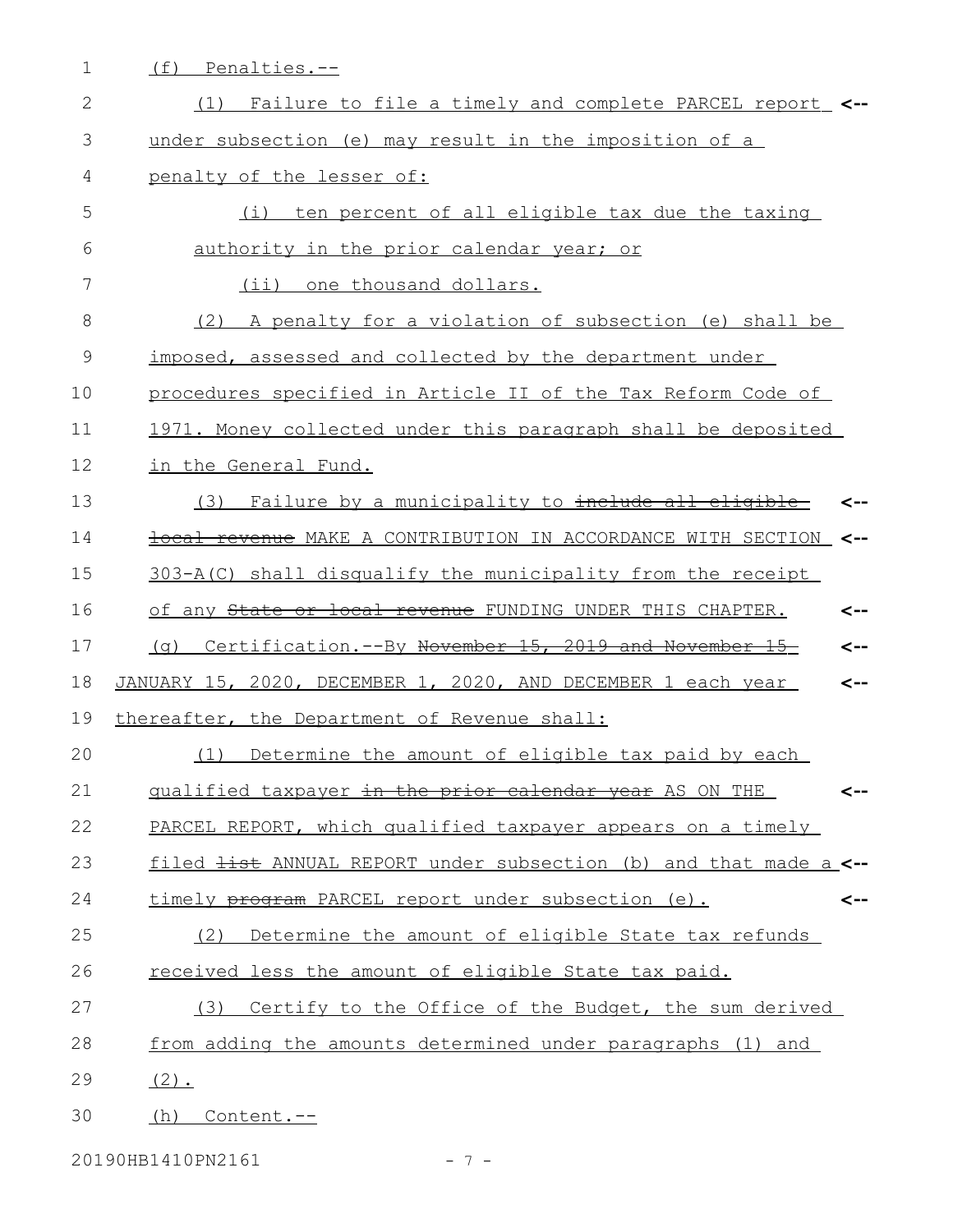| $\mathbf 1$  | The certification may include the following:<br>(1)                 |     |
|--------------|---------------------------------------------------------------------|-----|
| $\mathbf{2}$ | (i) Qualified taxes actually paid by qualified                      |     |
| 3            | taxpayers in FOR the prior APPROPRIATE calendar year.               | <-- |
| 4            | Qualified tax refunds paid to qualified<br>$(i$ i)                  |     |
| 5            | taxpayers in FOR the prior APPROPRIATE calendar year.               | <-- |
| 6            | (2)<br>The certification shall not include the following:           |     |
| 7            | Qualified taxes paid by a qualified taxpayer<br>(i)                 |     |
| 8            | that did not file a timely program PARCEL report.                   | <-- |
| 9            | (ii) Qualified taxes paid by a qualified taxpayer                   |     |
| 10           | not appearing on the timely filed parcel list ANNUAL                |     |
| 11           | REPORT.                                                             |     |
| 12           | State tax liability apportionment. -- For the purpose of<br>(i)     |     |
| 13           | making the calculations under the certification, the qualified      |     |
| 14           | tax liability of a qualified taxpayer shall be apportioned to       |     |
| 15           | the designated parcels under section 301-A(a)(4) by multiplying     |     |
| 16           | the State tax liability by a fraction, the numerator of which is    |     |
| 17           | the property factor plus the payroll factor plus the sales          |     |
| 18           | factor and the denominator of which is three, in accordance with    |     |
| 19           | the following:                                                      |     |
| 20           | (1)<br>The property factor is a fraction, the numerator of          |     |
| 21           | which is the average value of the qualified taxpayers' real         |     |
| 22           | and tangible personal property owned or rented and used in          |     |
| 23           | the designated parcels during the tax period and the                |     |
| 24           | denominator of which is the average value of all the                |     |
| 25           | qualified business' real and tangible personal property owned       |     |
| 26           | or rented and used in this Commonwealth during the tax period       |     |
| 27           | but shall not include the security interest of any                  |     |
| 28           | <u>corporation as seller or lessor in personal property sold or</u> |     |
| 29           | leased under a conditional sale, bailment lease, chattel            |     |
| 30           | mortgage or other contract providing for the retention of a         |     |
|              | 20190HB1410PN2161<br>$-8-$                                          |     |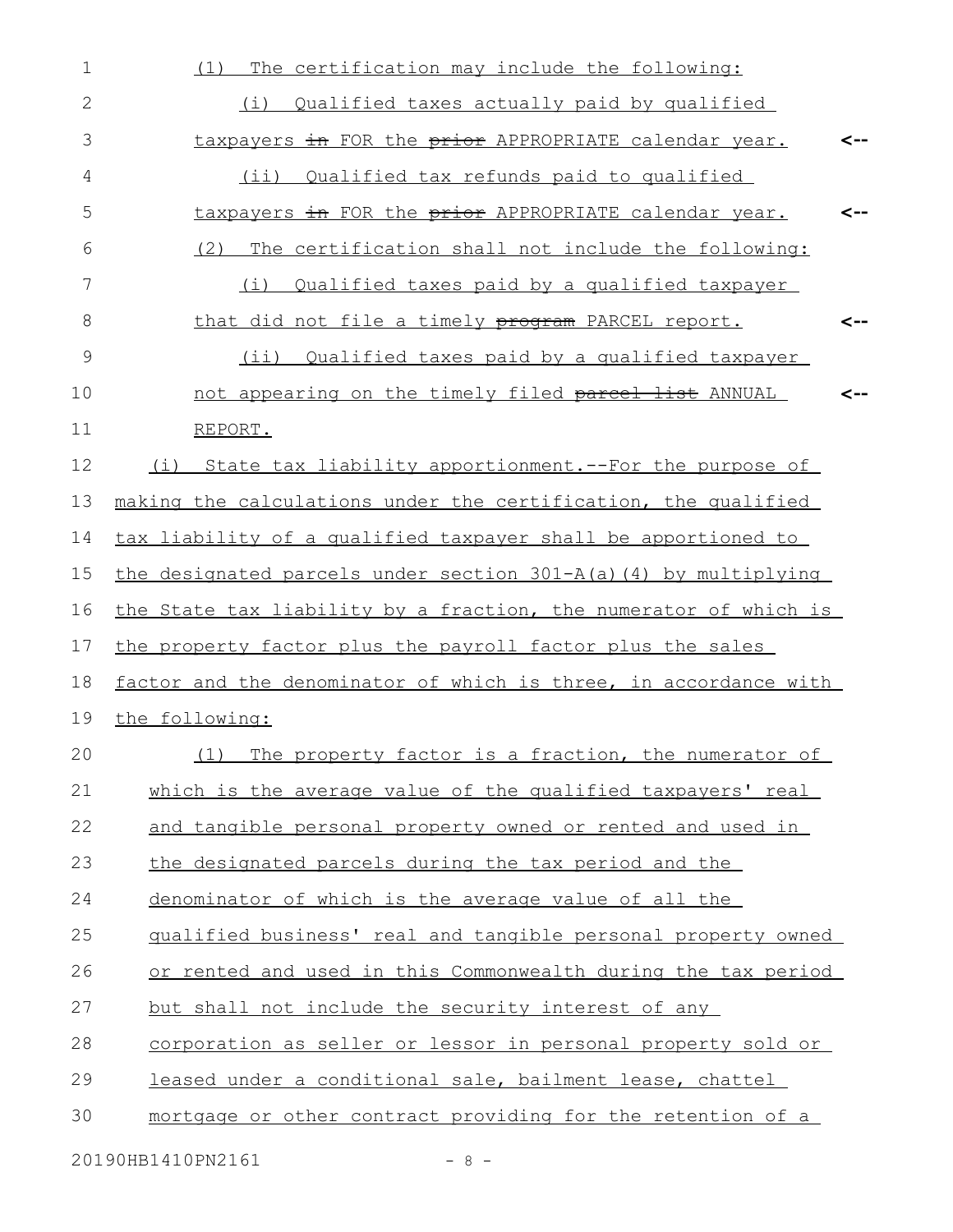| 1  | lien or title as security for the sale price of the property. |
|----|---------------------------------------------------------------|
| 2  | (2) The following apply:                                      |
| 3  | The payroll factor is a fraction, the numerator<br>(i)        |
| 4  | of which is the total amount paid in the designated           |
| 5  | parcels during the tax period by the qualified taxpayer       |
| 6  | for compensation and the denominator of which is the          |
| 7  | total compensation paid in this Commonwealth during the       |
| 8  | tax period.                                                   |
| 9  | Compensation is paid in the designated parcels<br>$(i$ i)     |
| 10 | if:                                                           |
| 11 | the person's service is performed entirely<br>(A)             |
| 12 | within the designated parcels;                                |
| 13 | the person's service is performed both<br>(B)                 |
| 14 | within and without the designated parcels, but the            |
| 15 | service performed without the designated parcels is           |
| 16 | incidental to the person's service within the                 |
| 17 | designated parcels; or                                        |
| 18 | (C) some of the service is performed in the                   |
| 19 | designated parcels and the base of operations or, if          |
| 20 | there is no base of operations, the place from which          |
| 21 | the service is directed or controlled is in the               |
| 22 | designated parcels, or the base of operations or the          |
| 23 | place from which the service is directed or                   |
| 24 | controlled is not in any location in which some part          |
| 25 | of the service is performed, but the person's                 |
| 26 | residence is in the designated parcels.                       |
| 27 | (3)<br>The sales factor is a fraction, the numerator of       |
| 28 | which is the total sales of the qualified taxpayer in the     |
| 29 | designated parcels during the tax period and the denominator  |
| 30 | of which is the total sales of the taxpayer in this           |
|    |                                                               |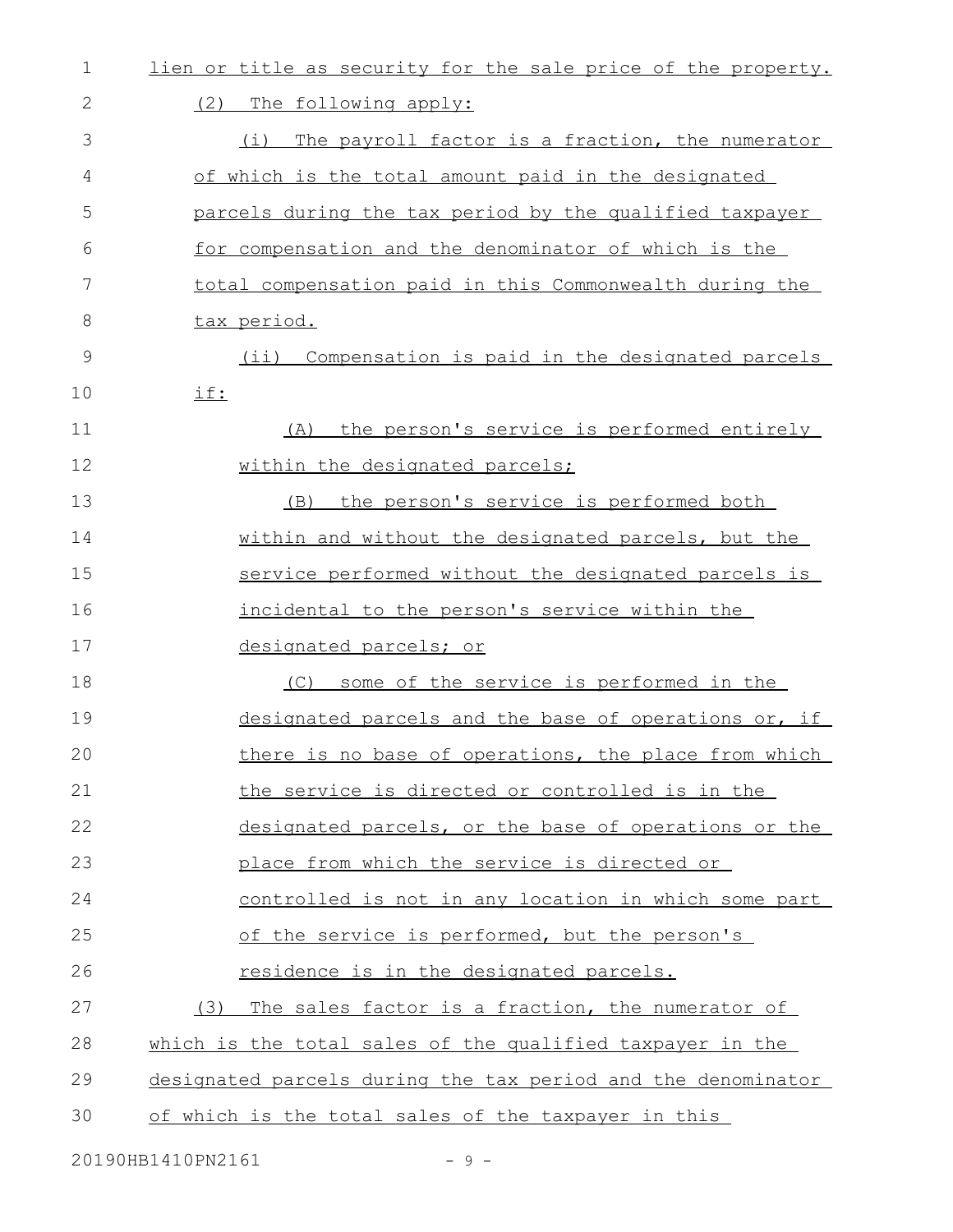| 1             | Commonwealth during the tax period.                                 |
|---------------|---------------------------------------------------------------------|
| 2             | (i) Sales of tangible personal property are in the                  |
| 3             | designated parcels if the property is delivered or                  |
| 4             | shipped to a purchaser that takes possession within the             |
| 5             | designated parcels regardless of the F.O.B. point or                |
| 6             | other conditions of the sale.                                       |
| 7             | (ii) Sales other than sales of tangible personal                    |
| 8             | property are in the designated parcels if:                          |
| $\mathcal{G}$ | the income-producing activity is performed<br>(A)                   |
| 10            | in the designated parcels; or                                       |
| 11            | the income-producing activity is performed<br>(B)                   |
| 12            | both within and without the designated parcels and a                |
| 13            | greater proportion of the income-producing activity                 |
| 14            | is performed in the designated parcels than in any                  |
| 15            | other location, based on costs of performance.                      |
| 16            | Transfer.--Within 10 FIVE days of receiving the<br>(†)<br><--       |
| 17            | certification from the Department of Revenue, the Office of the     |
| 18            | Budget shall direct the State Treasurer to transfer the amount      |
| 19            | of certified qualified tax from the General Fund to each special    |
| 20            | fund established for the benefit of a qualified authority under     |
| 21            | section 302-A.                                                      |
| 22            | (k) State Treasurer.--Within 10 days of receiving direction         |
| 23            | under subsection (j), the State Treasurer shall pay into each       |
| 24            | special fund established under section 302-A the amount directed    |
| 25            | to the respective authority for use only as provided under          |
| 26            | section 303-A(a).                                                   |
| 27            | Section 301.1-A. Perfluorinated Compound PER- AND                   |
| 28            | POLYFLUOROALKYL SUBSTANCES Remediation Program.                     |
| 29            | Establishment.--The Perfluorinated Compound PENNSYLVANIA <--<br>(a) |
| 30            | INFRASTRUCTURE INVESTMENT AUTHORITY SHALL ESTABLISH THE PER- AND    |
|               |                                                                     |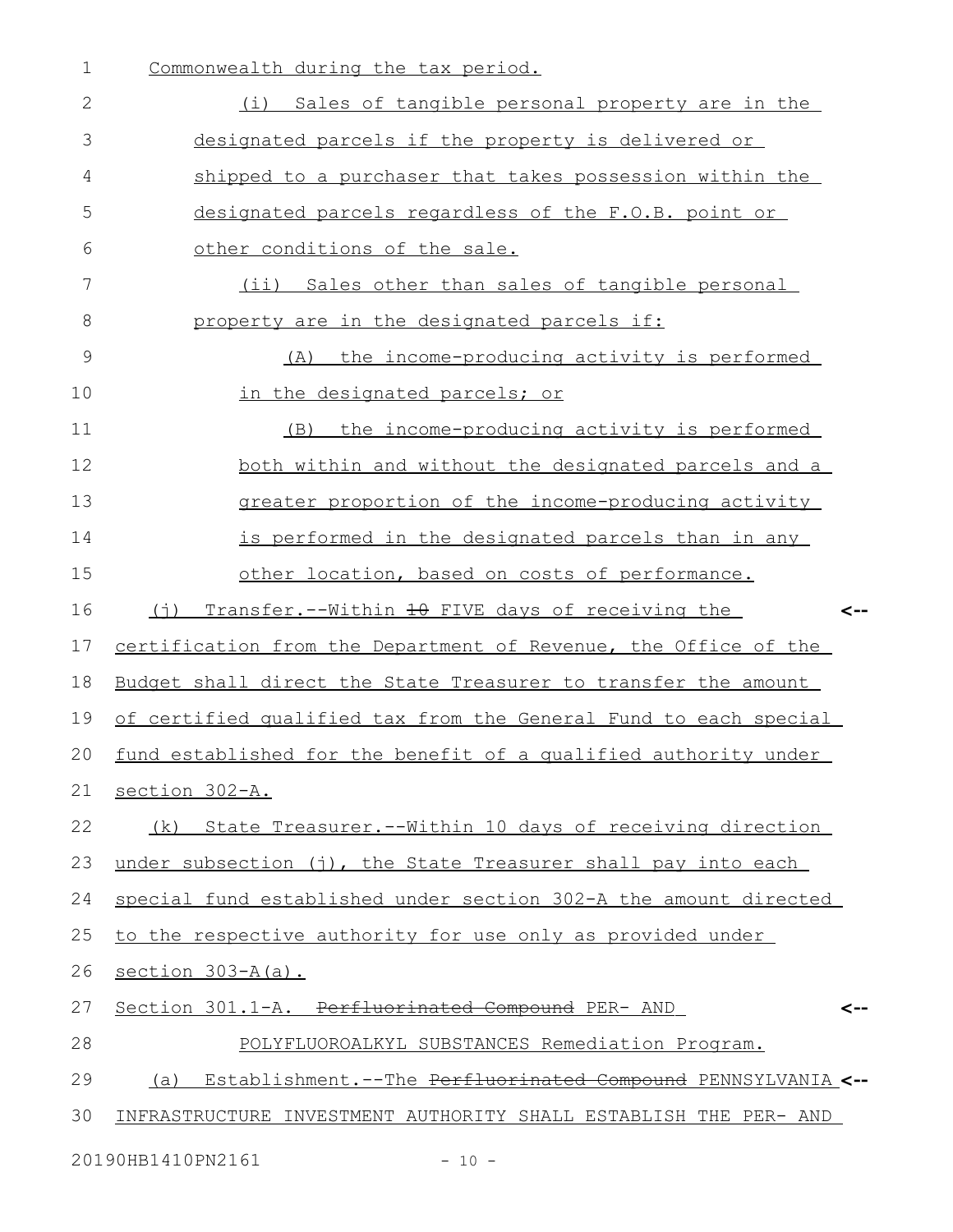| 1  | POLYFLUOROALKYL SUBSTANCES Remediation Program is established.       |     |
|----|----------------------------------------------------------------------|-----|
| 2  | Purpose.--In addition to any other program of the<br>(b)             |     |
| 3  | authority PENNSYLVANIA INFRASTRUCTURE INVESTMENT AUTHORITY, from <-- |     |
| 4  | funds available to the authority PENNSYLVANIA INFRASTRUCTURE         |     |
| 5  | INVESTMENT AUTHORITY, the authority PENNSYLVANIA INFRASTRUCTURE      | <-- |
| 6  | INVESTMENT AUTHORITY shall provide grants under the                  |     |
| 7  | Perfluorinated Compound PER- AND POLYFLUOROALKYL SUBSTANCES          |     |
| 8  | Remediation Program for the costs of remediation relating to the     |     |
| 9  | presence of perfluorinated compounds PER- AND POLYFLUOROALKYL        |     |
| 10 | SUBSTANCES in drinking water which are not related to the            |     |
| 11 | presence of a qualified former military installation.                |     |
| 12 | Guidelines. -- The authority PENNSYLVANIA INFRASTRUCTURE<br>(C)      |     |
| 13 | INVESTMENT AUTHORITY shall establish quidelines for the              |     |
| 14 | Perfluorinated Compound PER- AND POLYFLUOROALKYL SUBSTANCES          |     |
| 15 | Remediation Program.                                                 |     |
| 16 | (d) Eligible applicants.--A municipality with perfluorinated_<--     |     |
| 17 | compounds WATER PROVIDER WITH PER- AND POLYFLUOROALKYL               | <-- |
| 18 | SUBSTANCES present in the municipality's drinking water may          | <-- |
| 19 | apply TO THE PENNSYLVANIA INFRASTRUCTURE INVESTMENT AUTHORITY        | <-- |
| 20 | for a grant under the Perfluorinated Compound PER- AND               | <-- |
| 21 | POLYFLUOROALKYL SUBSTANCES Remediation Program.                      |     |
| 22 | Section 302-A. Special funds.                                        |     |
| 23 | (a) Notice.--Following the approval of an application under          |     |
| 24 | section 301-A, a qualified authority shall notify the State          |     |
| 25 | Treasurer and WHO SHALL create a special fund to be known as the <-- |     |
| 26 | Military Installation Remediation Fund.                              |     |
| 27 | (b) Establishment.--Upon receipt of notice under subsection          |     |
| 28 | (a), the State Treasurer shall establish for each qualified          |     |
| 29 | former military installation a restricted account within the         |     |
| 30 | special fund for the benefit of the qualified authority.             |     |
|    | 20190HB1410PN2161<br>$-11 -$                                         |     |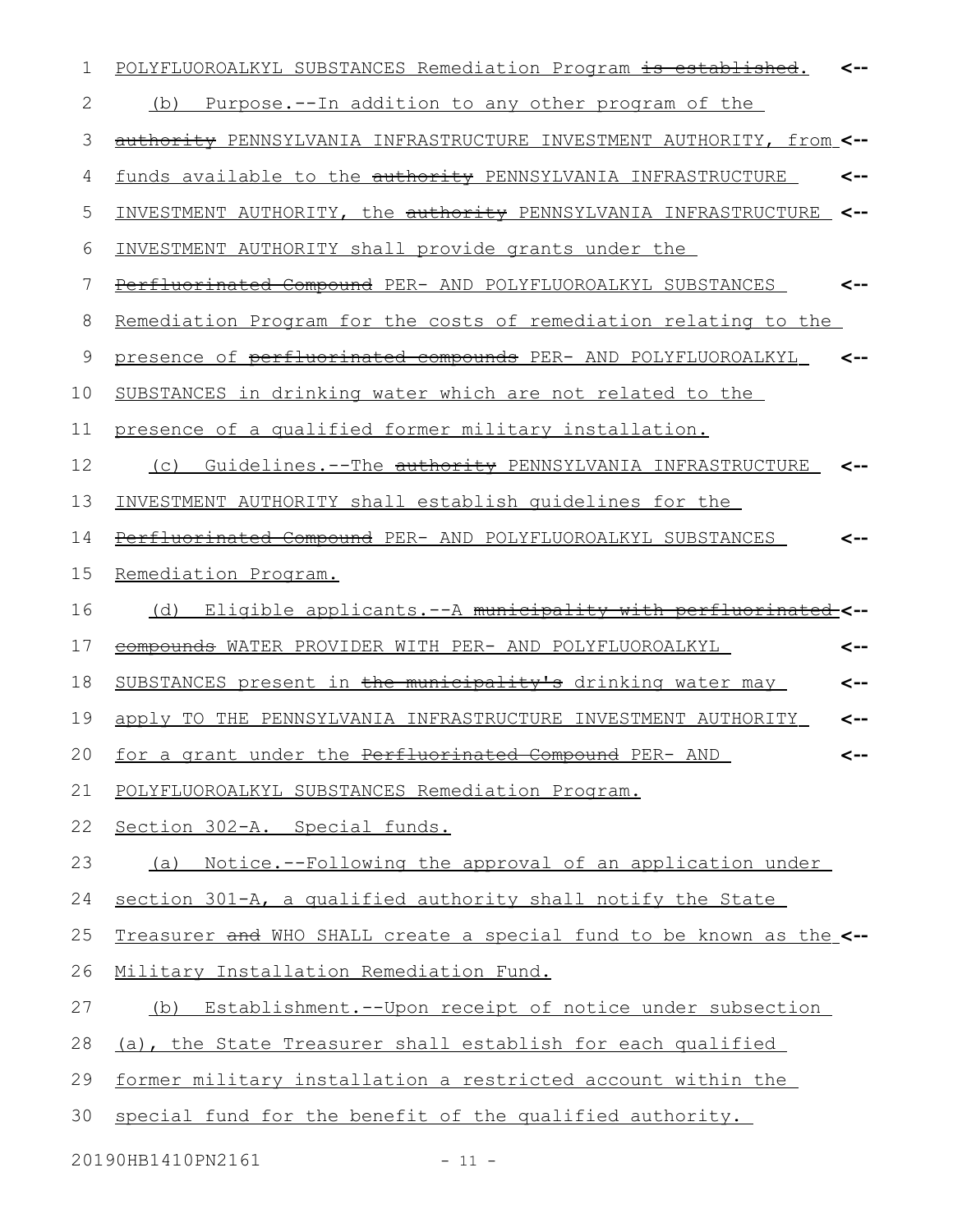| 1  | Interest income derived from the investment of money in a         |
|----|-------------------------------------------------------------------|
| 2  | restricted account shall be credited by the State Treasury to     |
| 3  | the restricted account.                                           |
| 4  | Section 303-A. Restrictions.                                      |
| 5  | $(a)$ Use.--                                                      |
| 6  | Except as provided under paragraph (2) and (3),<br>(1)            |
| 7  | money transferred under section 301-A shall be used for the       |
| 8  | operational costs for the qualified authority.                    |
| 9  | MONEY UNDER THIS PARAGRAPH SHALL BE ALLOCATED IN<br>(2)           |
| 10 | PROPORTION TO THE AMOUNT OF LOCAL EFFORT UNDER SUBSECTION         |
| 11 | (C). Money transferred under section 301-A in excess of the       |
| 12 | amount used under paragraph (1), to the extent such funds are-<-- |
| 13 | available, shall be used to offset a surcharge applied to ARE <-- |
| 14 | AVAILABLE, SHALL BE USED TO DO ANY OF THE FOLLOWING:              |
| 15 | OFFSET A SURCHARGE APPLIED TO customers of a<br>( I )             |
| 16 | water provider relating to the costs of remediation               |
| 17 | relating to perfluorinated compounds PER- AND<br><--              |
| 18 | POLYFLUOROALKYL SUBSTANCES present in drinking water              |
| 19 | related to the presence of a former military                      |
| 20 | installation. Money under this paragraph shall be                 |
| 21 | <u>in proportion to the amount of local effort-</u>               |
| 22 | under subsection (c).                                             |
| 23 | OFFSET AN AMOUNT ATTRIBUTABLE TO AN AMOUNT<br>(II)<br><--         |
| 24 | BILLED TO CUSTOMERS OF A WATER PROVIDER RELATING TO THE           |
| 25 | COSTS OF REMEDIATION RELATING TO PER- AND POLYFLUOROALKYL         |
| 26 | SUBSTANCES PRESENT IN DRINKING WATER RELATED TO THE               |
| 27 | PRESENCE OF A FORMER MILITARY INSTALLATION.                       |
| 28 | OFFSET THE COST OF CONNECTING A RESIDENCE WITH<br>(III)           |
| 29 | A PRIVATE WELL WHICH IS IMPACTED BY THE PRESENCE OF PER-          |
| 30 | AND POLYFLUOROALKYL SUBSTANCES IN DRINKING WATER RELATED          |
|    |                                                                   |

20190HB1410PN2161 - 12 -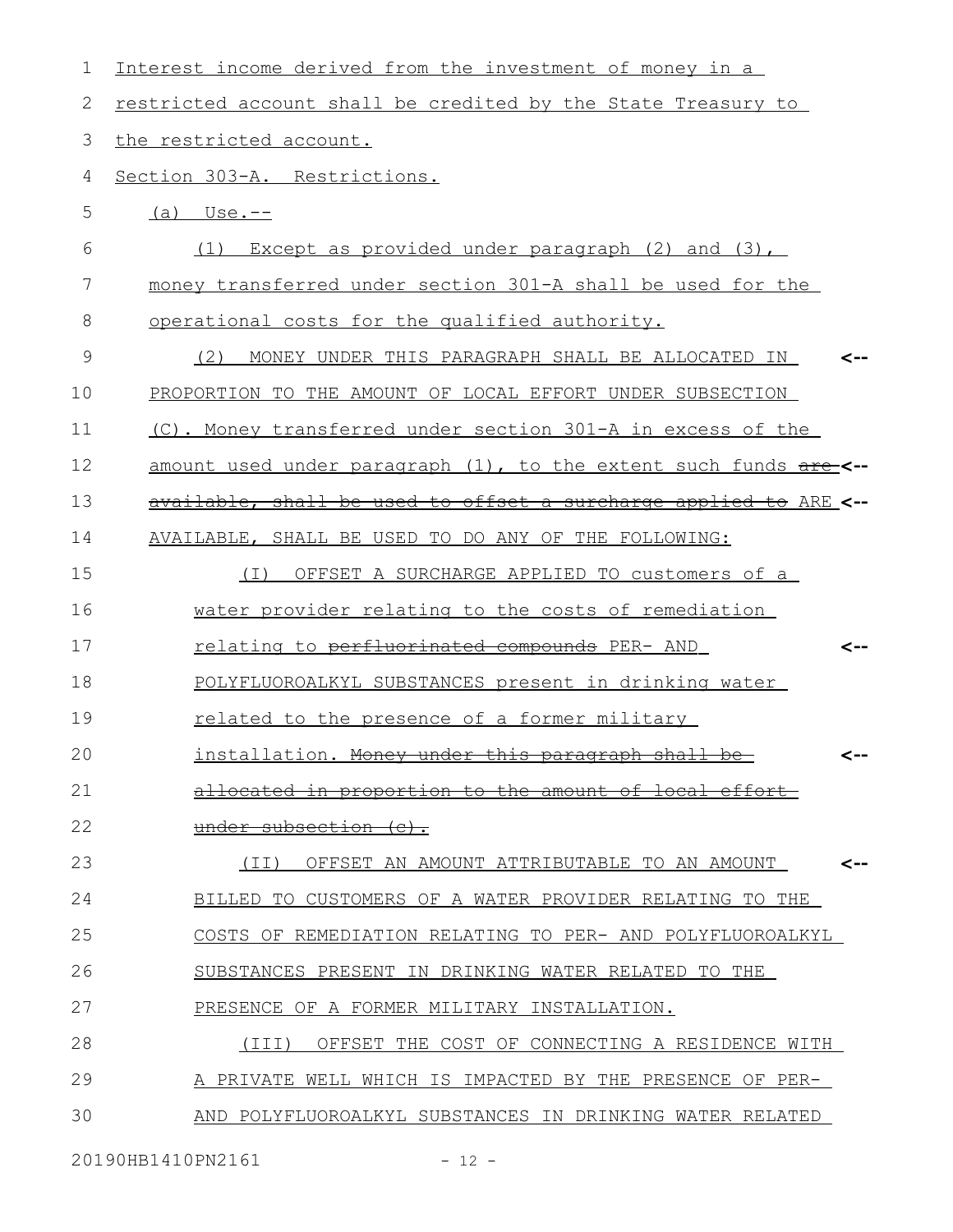| $\mathbf 1$   | TO A FORMER MILITARY INSTALLATION TO A PUBLIC WATER              |              |
|---------------|------------------------------------------------------------------|--------------|
| $\mathbf{2}$  | SUPPLY.                                                          |              |
| 3             | Money transferred under section 301-A in excess of<br>(3)        |              |
| 4             | the amount used under paragraphs (1) and (2), to the extent      |              |
| 5             | such funds are available, may be used for any of the             |              |
| 6             | following:                                                       |              |
| 7             | The transportation infrastructure and economic<br>(i)            |              |
| 8             | development costs within a qualified municipality to             |              |
| $\mathcal{G}$ | encourage redevelopment of the qualified former military         |              |
| 10            | installation.                                                    |              |
| 11            | The payment of debt service on bonds issued or<br>$(i$ i)        |              |
| 12            | refinanced for the acquisition, development,                     |              |
| 13            | construction, including related infrastructure and site          |              |
| 14            | preparation, reconstruction, renovation or refinancing of        |              |
| 15            | <u>a project under subparagraph (i).</u>                         |              |
| 16            | Applications.--The qualified authority shall establish<br>(b)    |              |
| 17            | an application process for allocations under subsection (a) (2)  |              |
| 18            | THIS SECTION.                                                    | <--          |
| 19            | Local effort .-- A municipality or municipal government<br>(C)   | <--          |
| 20            | AUTHORITY may make available CONTRIBUTIONS to the qualified      | <--          |
| 21            | authority an amount of money which may be used for allocations   | <--          |
| 22            | under subsection (a)(2). A contribution under this subsection    |              |
| 23            | shall be made no later than September 1, 2019, April 15, 2020    | <--          |
| 24            | and April 15 each year thereafter. NOVEMBER 15, 2019, JUNE 1,    | $\leftarrow$ |
| 25            | 2020, AND JUNE 1 EACH YEAR THEREAFTER TO BE CONSIDERED UNDER     |              |
| 26            | $SECTION 303-A(D)$ .                                             |              |
| 27            | Limitations on transfers.--Money transferred to a<br>(d)         |              |
| 28            | special fund under section 301-A may not exceed 500% of the      |              |
| 29            | local taxes and additional money designated and transferred to   |              |
| 30            | the qualified authority by a municipality or municipal authority |              |
|               | 20190HB1410PN2161<br>$-13 -$                                     |              |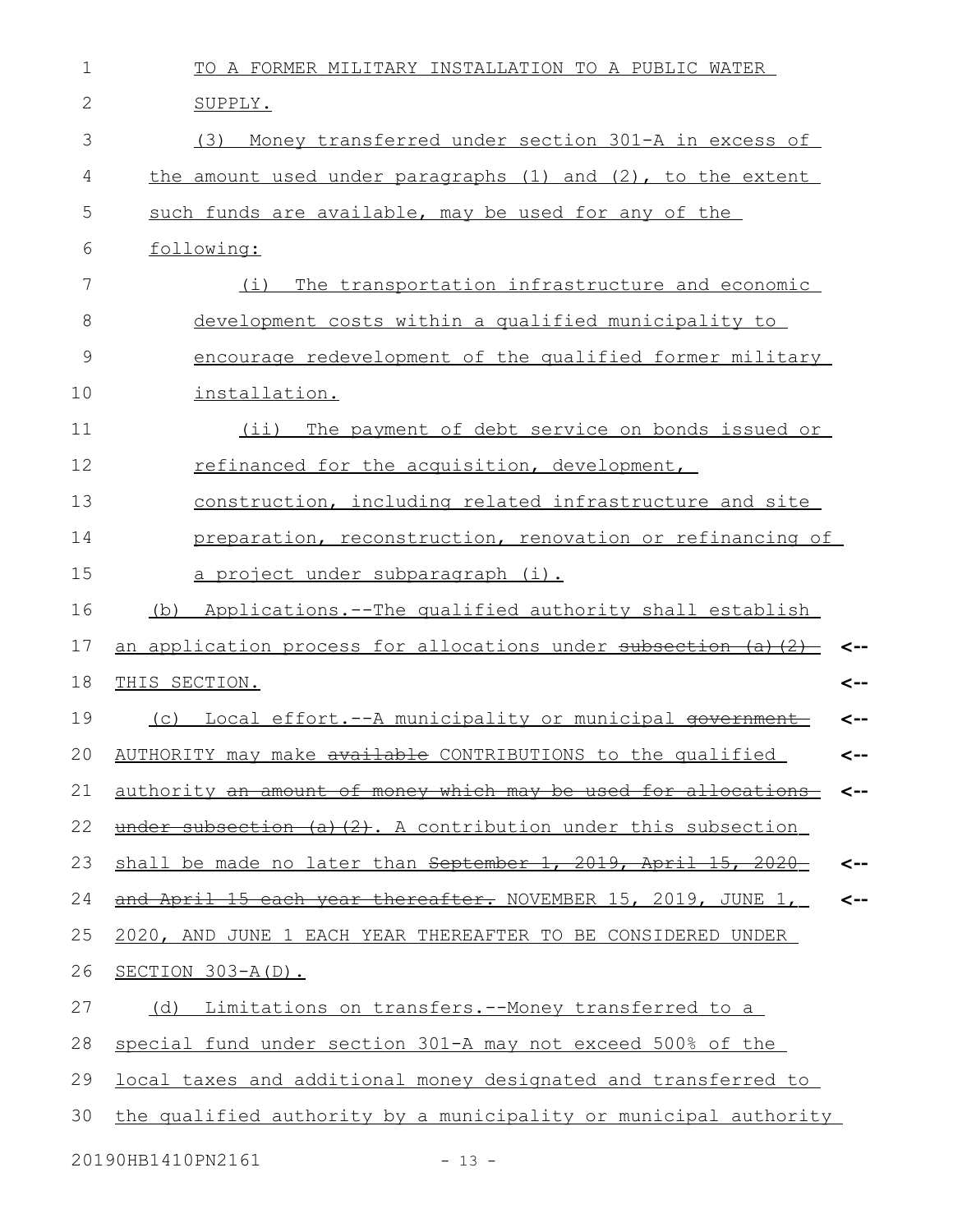1 during the year.

| $\mathbf{2}$ | (e)<br>Excess money.--                                                      |
|--------------|-----------------------------------------------------------------------------|
| 3            | (1) If the amount of money transferred to a fund in any                     |
| 4            | one calendar year exceeds the money utilized, DESIGNATED OR<br>$\leftarrow$ |
| 5            | BUDGETED under this section in that calendar year, the                      |
| 6            | qualified authority shall submit by April 15 following the                  |
| 7            | end of the calendar year the excess money to the State                      |
| 8            | Treasurer for deposit into the General Fund.                                |
| 9            | At the time of submission to the State Treasurer,<br>(2)                    |
| 10           | the contracting authority shall submit to the State                         |
| 11           | Treasurer, the Office of the Budget and the Department of                   |
| 12           | Revenue a detailed accounting of the calculation resulting in               |
| 13           | the excess money.                                                           |
| 14           | Section 304-A. Duration.                                                    |
| 15           | An application approved under section 301-A(a) shall be in                  |
| 16           | effect for a period no later than 30 years from the effective               |
| 17           | date of this section.                                                       |
| 18           | Section 305-A. Qualified authority.                                         |
| 19           | Composition.--Notwithstanding 53 Pa.C.S. $$5610(a)$<br>(a)                  |
| 20           | (relating to governing body), the governing body of a qualified             |
| 21           | authority shall be composed of the following members:                       |
| 22           | (1) One member subject to the following:<br><--                             |
| 23           | (i) If a member of the Senate has a permanent                               |
| 24           | residence in the qualified municipality, the member shall-                  |
| 25           | be a member of the governing body.                                          |
| 26           | $(i)$ If subparagraph $(i)$ does not apply, the                             |
| 27           | President pro tempore of the Senate shall appoint a                         |
| 28           | permanent resident of the qualified municipality to the-                    |
| 29           | governing body.                                                             |
| 30           | (2) One member subject to the following:                                    |

20190HB1410PN2161 - 14 -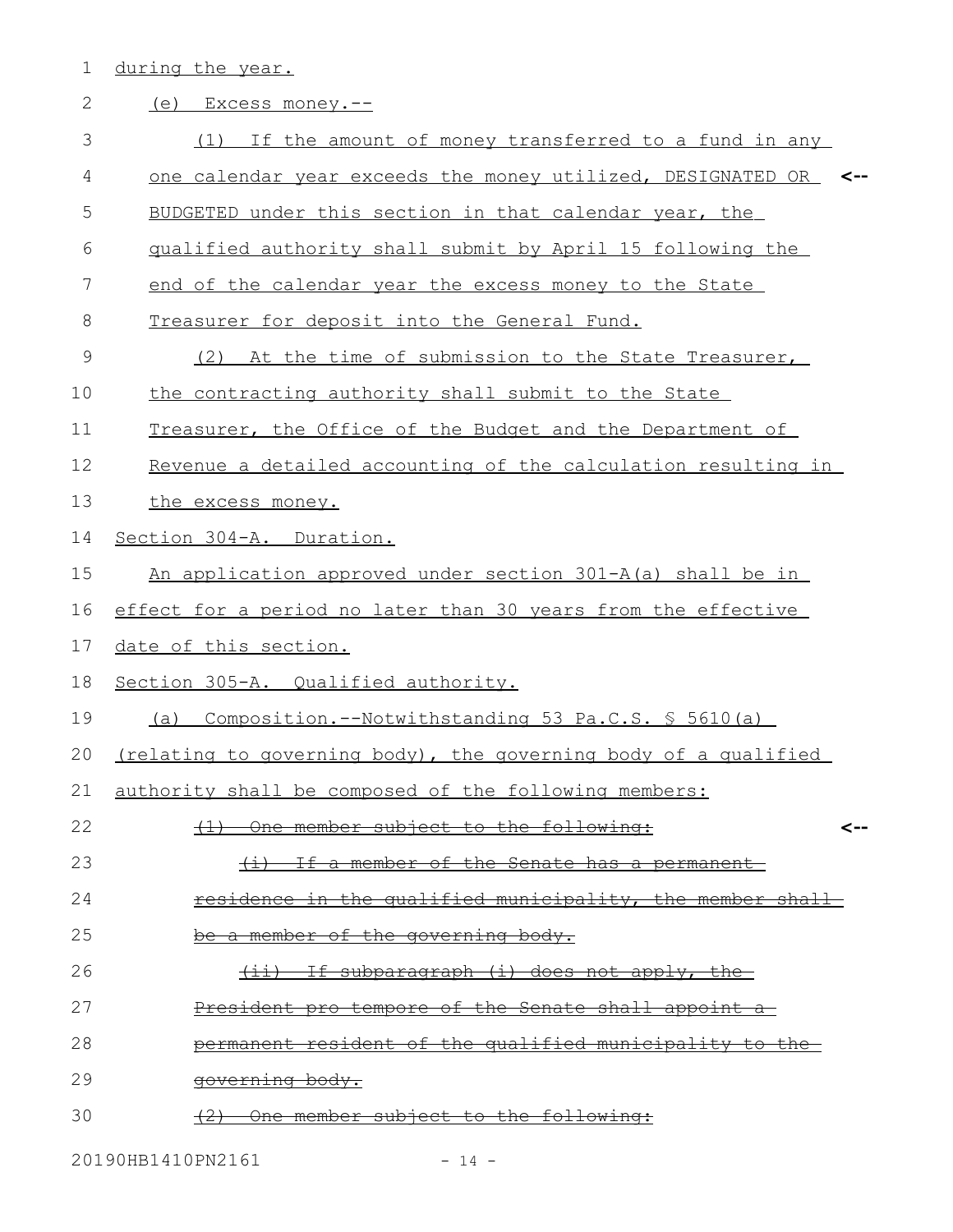| 1                 | <del>House</del><br><del>Repres</del>                                                              |
|-------------------|----------------------------------------------------------------------------------------------------|
| 2                 | <del>qualified municipality.</del><br>the<br>±n                                                    |
| 3                 | <del>member</del><br>⊖£<br><del>the governing</del><br><del>member</del><br><del>bodv.</del><br>ਣੇ |
| 4                 | $+1$<br><del>applv.</del><br><del>subbaragraph</del><br><del>does</del><br><del>not</del><br>←±→   |
| 5                 | <del>shall</del><br><del>House</del><br><del>ntatıves</del><br><del>appoint</del>                  |
| 6                 | <del>qualified</del><br><del>municipality</del><br>the<br>€O<br><del>aove</del>                    |
| 7                 | body.                                                                                              |
| 8                 | (1)<br>TWO<br>MEMBERS SUBJECT TO THE FOLLOWING:<br><--                                             |
| 9                 | IF A MEMBER OF THE SENATE HAS A PERMANENT<br>(I)                                                   |
| 10                | RESIDENCE IN THE OUALIFIED MUNICIPALITY, THE MEMBER SHALL                                          |
| 11                | BE A MEMBER OF THE GOVERNING BODY.                                                                 |
| 12                | IF A MEMBER OF THE SENATE HAS A PERMANENT<br>(TI)                                                  |
| 13                | RESIDENCE IN A MUNICIPALITY WHICH IS IMMEDIATELY ADJACENT                                          |
| 14                | TO A OUALIFIED MUNICIPALITY AND THAT MUNICIPALITY HAS                                              |
| 15                | WITHIN ITS GEOGRAPHIC BOUNDS A FORMER MILITARY                                                     |
| 16                | INSTALLATION WHERE ACTIVITIES CAUSED PER- AND                                                      |
| 17                | POLYFLUOROALKYL PUBLIC DRINKING WATER CONTAMINATION, THE                                           |
| 18                | MEMBER SHALL BE A MEMBER OF THE GOVERNING BODY.                                                    |
| 19                | (III)<br>IF EITHER SUBPARAGRAPH (I)<br>OR (II)<br>DO NOT                                           |
| 20                | APPLY,<br>THE PRESIDENT PRO TEMPORE OF THE SENATE SHALL                                            |
| 21                | APPOINT A PERMANENT RESIDENT OR RESIDENTS OF THE                                                   |
| 22                | APPROPRIATE MUNICIPALITY TO THE GOVERNING BODY.                                                    |
| 23                | (2)<br>TWO MEMBERS SUBJECT TO THE FOLLOWING:                                                       |
| 24                | IF A MEMBER OF THE HOUSE OF REPRESENTATIVES HAS<br>( I )                                           |
| 25                | A PERMANENT RESIDENCE IN THE QUALIFIED MUNICIPALITY, THE                                           |
| 26                | MEMBER SHALL BE A MEMBER OF THE GOVERNING BODY.                                                    |
| 27                | IF A MEMBER OF THE HOUSE OF REPRESENTATIVES HAS<br>(II)                                            |
| 28                | A PERMANENT RESIDENCE IN A MUNICIPALITY WHICH IS                                                   |
| 29                | IMMEDIATELY ADJACENT TO A QUALIFIED MUNICIPALITY AND THAT                                          |
| 30                | MUNICIPALITY HAS WITHIN ITS GEOGRAPHIC BOUNDS A FORMER                                             |
| 20190HB1410PN2161 | $-15 -$                                                                                            |